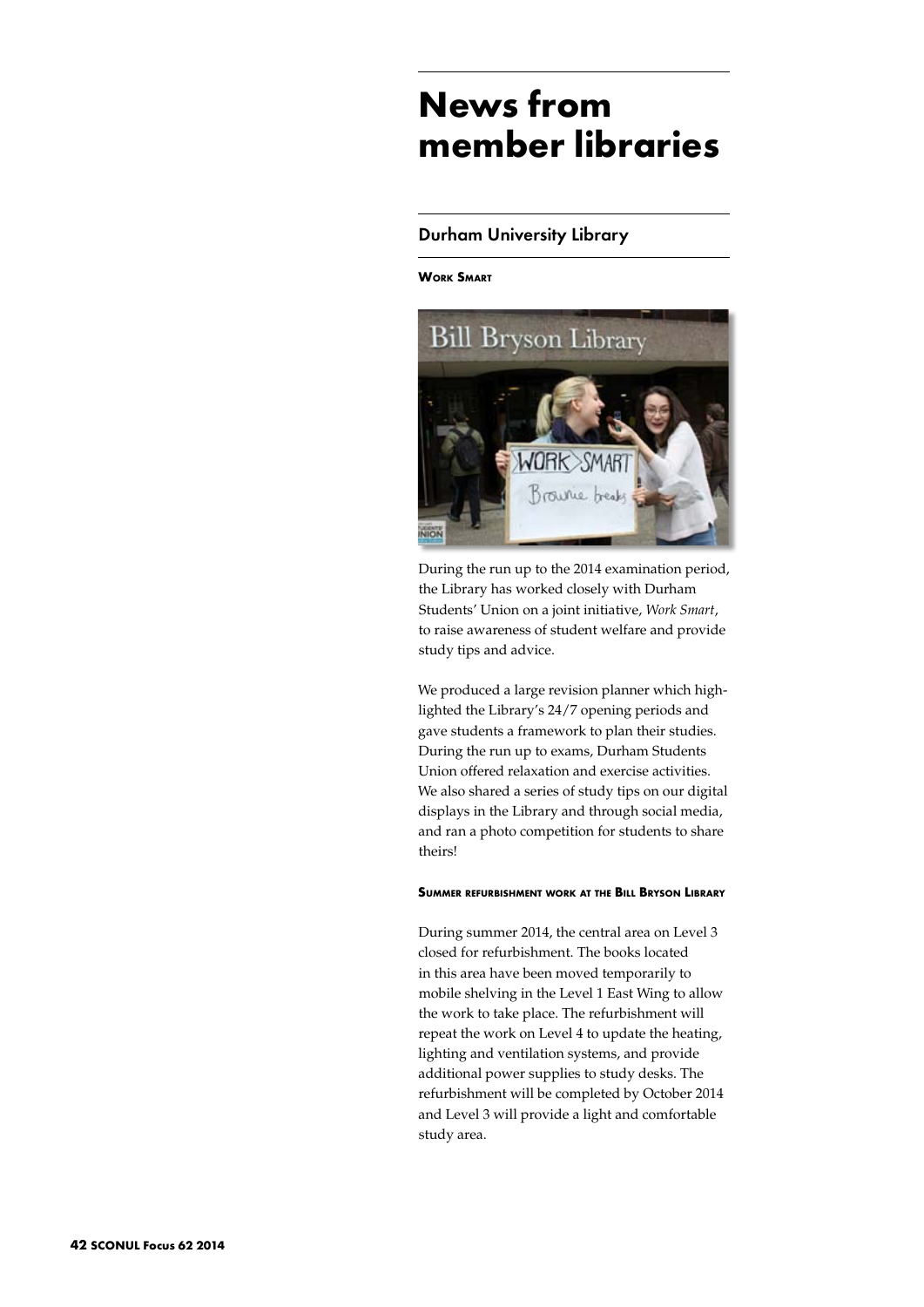The Bill Bryson Library's main staircase has also been refurbished over the summer, alongside Rooms 1 and 2 at the nearby Leazes Road Library.

#### **New archaeology displays at Palace Green Library**



In July 2014, Palace Green Library became the new home for displays from Durham University's Museum of Archaeology. *Living on the Hills: 10,000 Years of Durham* explores the lives of people who have lived and visited Durham through the tools and everyday objects they used, and the art and architecture they left behind to be rediscovered. Visitors can discover Prehistoric objects found by chance at the turn of the century, Roman objects uncovered by Victorian antiquarians and Medieval objects found during 1970s archaeological excavations.

From June to September 2014, Palace Green also hosted an exhibition of archaeological finds from Durham's river. *Diving into Durham: Hidden History Under Elvet Bridge* documented Gary Bankhead's search for objects in the River Wear, where over the last six years he has uncovered more than 3,500 artefacts.

### **The Library on Instagram**

The Library's social media team have recently started using Instagram as a new way for us to connect with people and other libraries. A few members of the team already had personal Instagram accounts so were familiar with the program.

One of the benefits of using Instagram is that posts can also be sent via Twitter at the time of uploading. This also initially helped us to gain Instagram followers, along with hash-tagging our images with appropriate tags.

We find that we can use Instagram in a way that we wouldn't use Facebook's photo sharing facilities, posting photos more regularly and visually

pointing out services or features of our libraries. We have yet to do a staff #selfie, but have posted a #shelfie or two!



www.instagram.com/du\_lib

#### **Creating videos**

In 2014, the Library's Communications and Marketing Group have been busy creating a new series of short videos demonstrating how to use our services, resources and facilities. Our Library video had become out of date due to refurbishment work over the last few years transforming the look of the Bill Bryson Library.

Five members of staff have been working to storyboard, script, direct, film, act as students and staff (in Oscar-worthy performances), cut and edit the videos. An HD video/camera, tripod and microphone were purchased for the project.

#### **Library Guides**

Our subject guides and general library guides have been completely redesigned, from layout to content, in advance of the 2014/15 academic year. Our previous guides were A4, double sided sheets, and have been reconfigured to DL size.

We cut down the number of subject guides where possible by merging compatible subjects, and we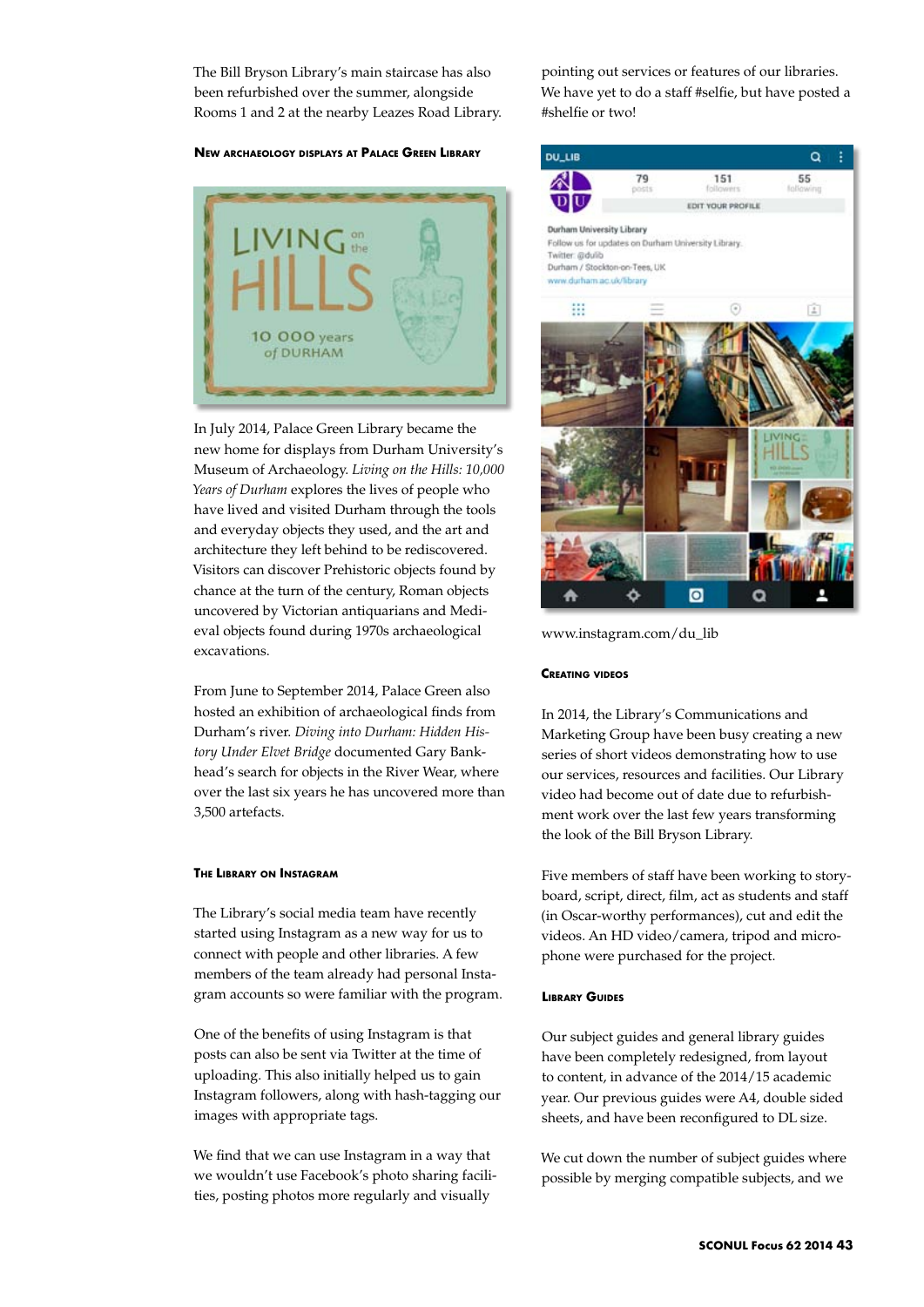have updated the content to make it more relevant and appropriate.

For the general guides we have taken part in Customer Journey Mapping exercises to rethink the way we need to present information. For example, when working on our Visitors guide, we physically walked the journey into and through the library from the point of view of a visitor.

For all of the guides, a new paper design was created and printed externally. All of the content was then printed in-house on this newly designed paper.

Rachel Smith *Communications and Marketing Officer r.l.smith@durham.ac.uk*

Anna Smith *Library Assistant anna.smith2@durham.ac.uk*

# Imperial College London

## **Library Services strategy**

Library Services launched our new strategy in September 2014, reflecting the needs of our communities of researchers and learners. At the heart of the strategy are five priorities. We will

- enhance the impact of College's research, through the development of researcherfocused services
- • develop services to support all Imperial's communities
- • transform our spaces so that they are inspiring to learners and researchers and remain relevant to their evolving needs
- embrace innovative ways of working
- develop our people by creating an enabling culture

#### **A team focused on supporting education and research**

This year has seen a number of key appointments dedicated to the development of researcher-centred services. In the Education and Research Support Team, our Academic Support Manager is one of the lead staff members working in the rapidly increasing area of gold open access publishing, with other posts supporting green open access activity. We also recently appointed to the post of Research Data Support Manager. Both posts

reflect the library's expertise in these areas and strengthen our Academic Services directorate.

## **Service developments – iPad loans**

This academic year will see the launch of our new iPad loans service. Our pilot twenty devices will be available for a two-week loan, to students only, at our Central Library. The project has allowed us not only to talk to students about the most useful apps, but more broadly to explore the use and value of iPads in an academic environment.

Angus Brown *Team Leader, User Services Central Library Imperial College, London*

*a.brown@imperial.ac.uk 020 7594 8823*

# Limerick Institute of Technology

## **Irish Library receives major European Projects Award**

Jerald Cavanagh and Padraig Kirby of Limerick Institute of Technology Library Service, Limerick, Ireland, have been recognised by the European Projects Association for distinguished effort in the development of the European Union through European Projects and for efforts in building a better society. They have been recognised for the EU TEMPUS project 517117 Developing Information Literacy for lifelong learning and knowledge economy in Western Balkan countries. This is a €1.2m Tempus project which includes EU partners from Greece, Romania and the UK and partners in the Western Balkans and is implementing transformative Information literacy initiatives across Universities, libraries and communities in Albania, Bosnia and Herzegovina, Montenegro and Kosovo under UNSC Resolution 1244/99.

The European Projects Awards Nomination Campaign aims to highlight the work done by individuals who have had a positive impact on the field of European Projects Development. Jerald Cavanagh and Padraig Kirby received this award from the European Projects Association in cooperation with their partners: World Research and Innovation Congress, International Innovation and Research Media, The Parliament Magazine, The Regional Review, EU Observer and EuropaNews.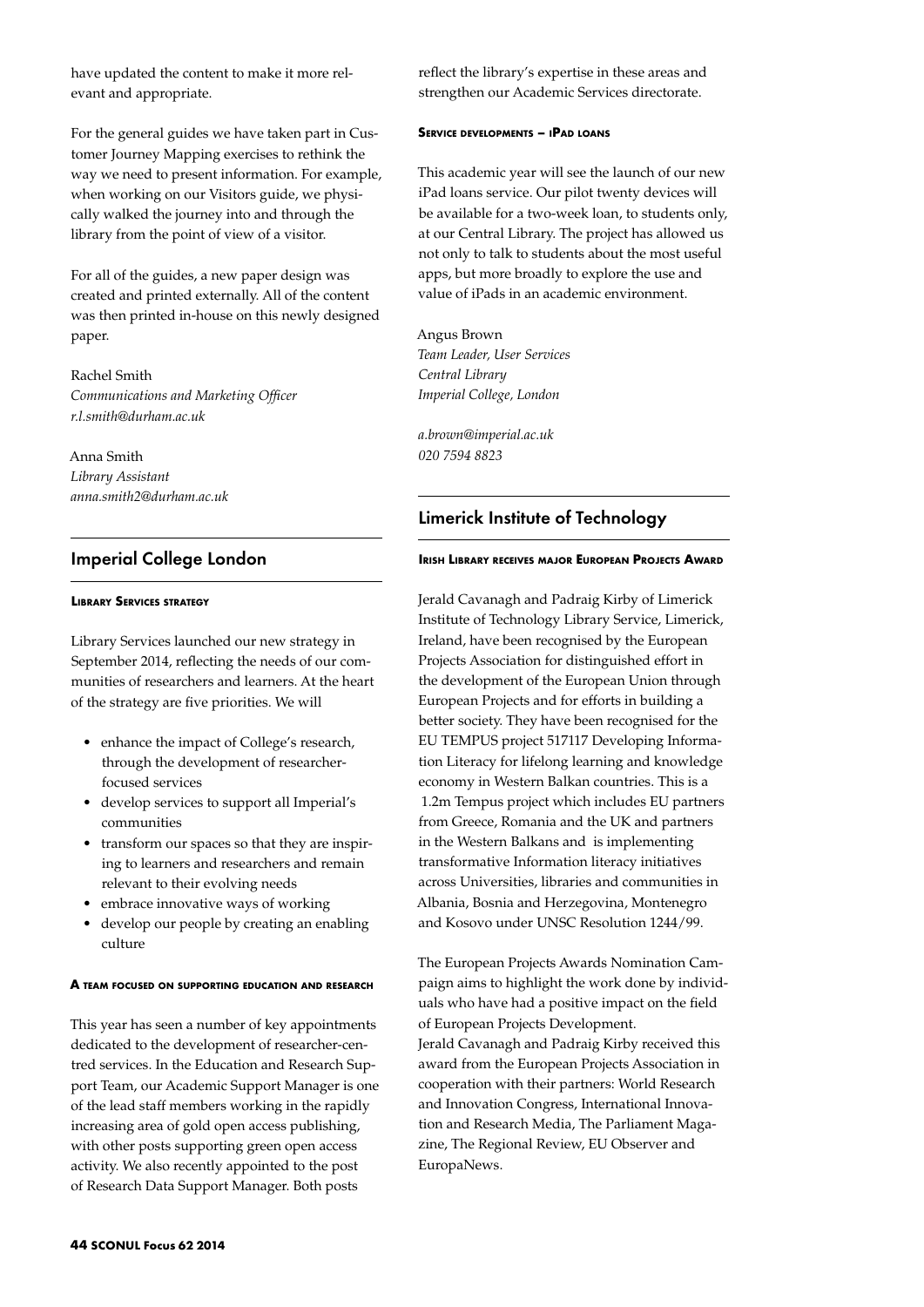The Awarding Ceremony took place on 7 October 2014 in Brussels.

Tempus is the European Union's programme which supports the modernisation of higher education in the Partner Countries of Eastern Europe, Central Asia, the Western Balkans and the Mediterranean region, mainly through university cooperation projects.



*From right to left Jerald Cavanagh Institute Librarian Limerick Institute of Technology and Padraig Kirby Senior Library Assistant, Limerick Institute of Technology pictured with Tempus project representatives Fuada Muslic and Beba E. Rasidovic from the University of Sarajevo, Bosnia and Herzegovina.*

Padraig Kirby *Senior Library Assistant The Library Limerick Institute of Technology, Padraig.Kirby@lit.ie*

# University of the West of England Bristol

**Higher Education Academy-funded research on library support for students whilst on practice placements**

UWE have completed a study on support for the library and information needs of UWE health and social care students on placement. The full report is available from: http://eprints.uwe. ac.uk/20615/

This research set out to inform the development of a new service to support UWE health and social care students whilst on placement, and in the second phase next year, will evaluate the new service. Set against a background of increasingly varied placements for students, changes in assessment hand-in patterns and the growth of electronic resources and services from the library, the research was led by health and social care librarians working with UWE students, academic and NHS library colleagues.

#### **Learning zone**

At the campuses supporting Health and Social Care – Alexander Warehouse and Glenside – the faculty have recently invested in a newly refurbished learning and teaching space for student and staff use. The area comprises:

- an open access area: a 100m2 space over two rooms with some fixed IT plus good wireless provision. The area provides a range of seating and tables for individual and small group working.
- PC labs: designed for teaching, the area provides state-of-the-art lecterns and screens and comprises 35 fixed PCs over two rooms each, with a total floor space of 80m2. When the spaces are not booked for teaching, they will be available for student use.
- • IT Help Desk providing specialist support for students and staff
- Help Zone where a range of support and development services will be available on a drop-in basis; e.g. Expresso Maths, sessions from the English Language and Academic Skills Unit

## **Library impact and value for education and skills: the LIVES Project**

In this research we aimed to discover the perceived impact and to identify the value of librarians' embedded information literacy teaching on student skills development.

Faculty and library staff interviews and student focus groups were used to gather evidence about the perceived impact of four library interventions, to identify possible enhancements and to investigate the drivers and barriers to embedding information skills teaching within modules.

An article published in the special issue of New review of academic librarianship (*Action research and the academic library practitioner: theories and applications*, 20:2 [2014]) details the findings of the research. Alternatively the authors' final version of the article can be viewed at http://eprints.uwe. ac.uk/23213/

The full LIVES Project report is available at http:// eprints.uwe.ac.uk/21776/